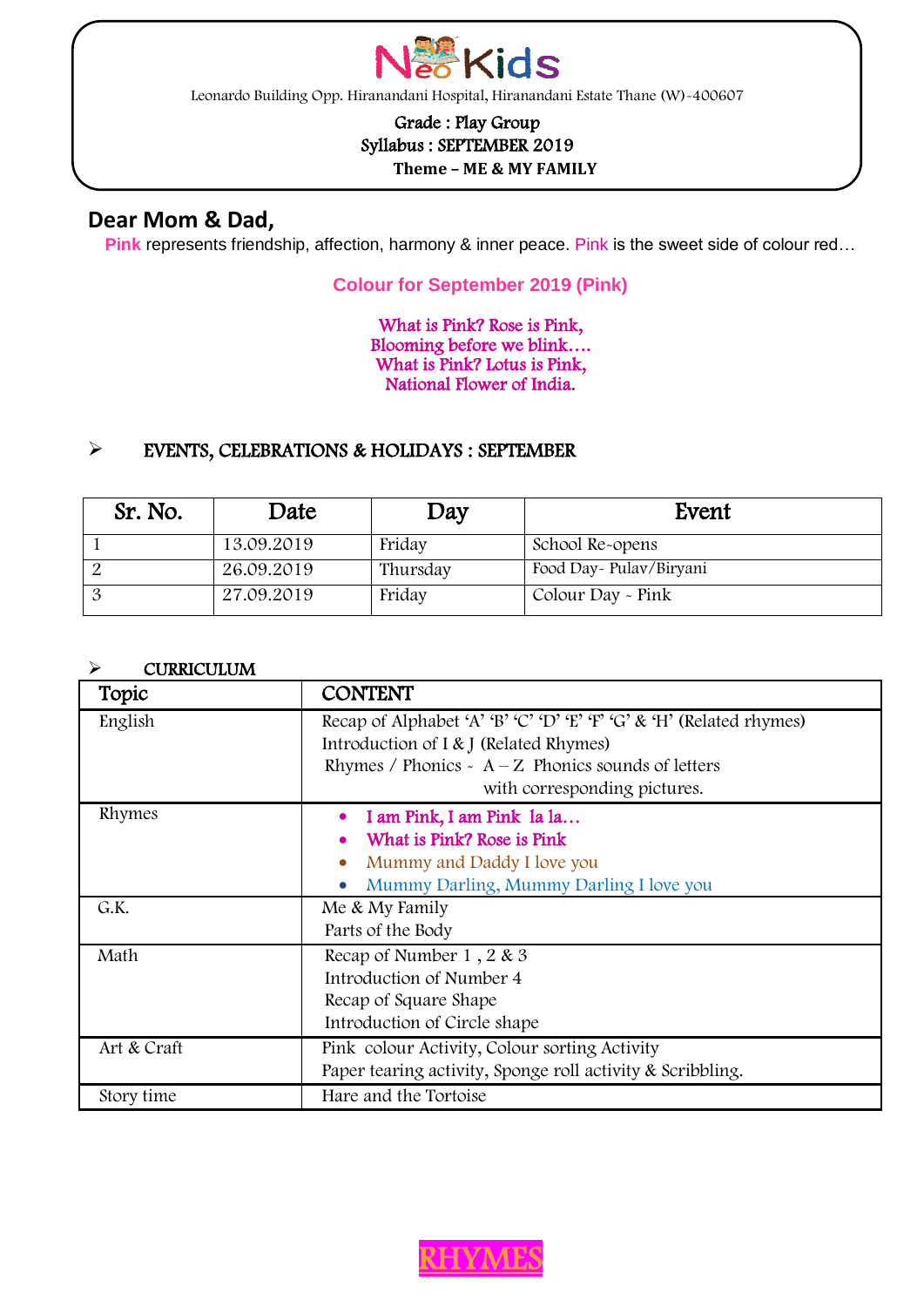| I am Pink, I am Pink la la<br>I am Pink, I am Pink la la<br>Pink like a Cute Pig la la<br>Pink like a Ice candy la la<br>Pink like a Flamingo la la | Mummy and Daddy<br>I love you<br>Come to me<br>when I call you<br>Give me a kiss<br>when I ask you<br>Mummy and Daddy<br>I love you | Trin Trin Trin Trin<br>Hello, Who is This?<br>Mummy<br>Mummy Darling, Mummy Darling I love you<br>See your baby dancing<br><b>Just</b> for you<br>Trin Trin Trin Trin<br>Hello, Who is This?<br>Daddy<br>Daddy Darling, Daddy Darling I love you<br>See your baby Smiling<br>Just for you |
|-----------------------------------------------------------------------------------------------------------------------------------------------------|-------------------------------------------------------------------------------------------------------------------------------------|-------------------------------------------------------------------------------------------------------------------------------------------------------------------------------------------------------------------------------------------------------------------------------------------|
|-----------------------------------------------------------------------------------------------------------------------------------------------------|-------------------------------------------------------------------------------------------------------------------------------------|-------------------------------------------------------------------------------------------------------------------------------------------------------------------------------------------------------------------------------------------------------------------------------------------|

# OCTOBER : EVENTS, CELEBRATIONS & HOLIDAYS

| Sr. No.        | Date                           | Day       | Event                                | Dress Code for<br>Children |
|----------------|--------------------------------|-----------|--------------------------------------|----------------------------|
| $\mathbf{1}$   | 02.10.2019                     | Wednesday | Mahatma Gandhi Jayanti               | Holiday                    |
| $\overline{2}$ | 07.10.2019                     | Monday    | Navratri Celebration                 | <b>Traditional Dress</b>   |
| $\mathfrak{B}$ | 08.10.2019                     | Tuesday   | Dussehra                             | Holiday                    |
| $\overline{4}$ | 11.10.2019                     | Friday    | Food Day-Idli/dosa                   | <b>NA</b>                  |
| 5              | 18.10.2019                     | Friday    | Brown Day Celebration                | <b>Brown Colour Dress</b>  |
| 6              | 19.10.2019                     | Saturday  | P T I(Parent Teacher<br>Interaction) | <b>NA</b>                  |
| 7              | 24.10.2019                     | Thursday  | Diwali Celebration                   | Colourful Dress            |
| 8              | 25.10.2019<br>to<br>03.11.2019 |           | Diwali Vacation                      | NA.                        |